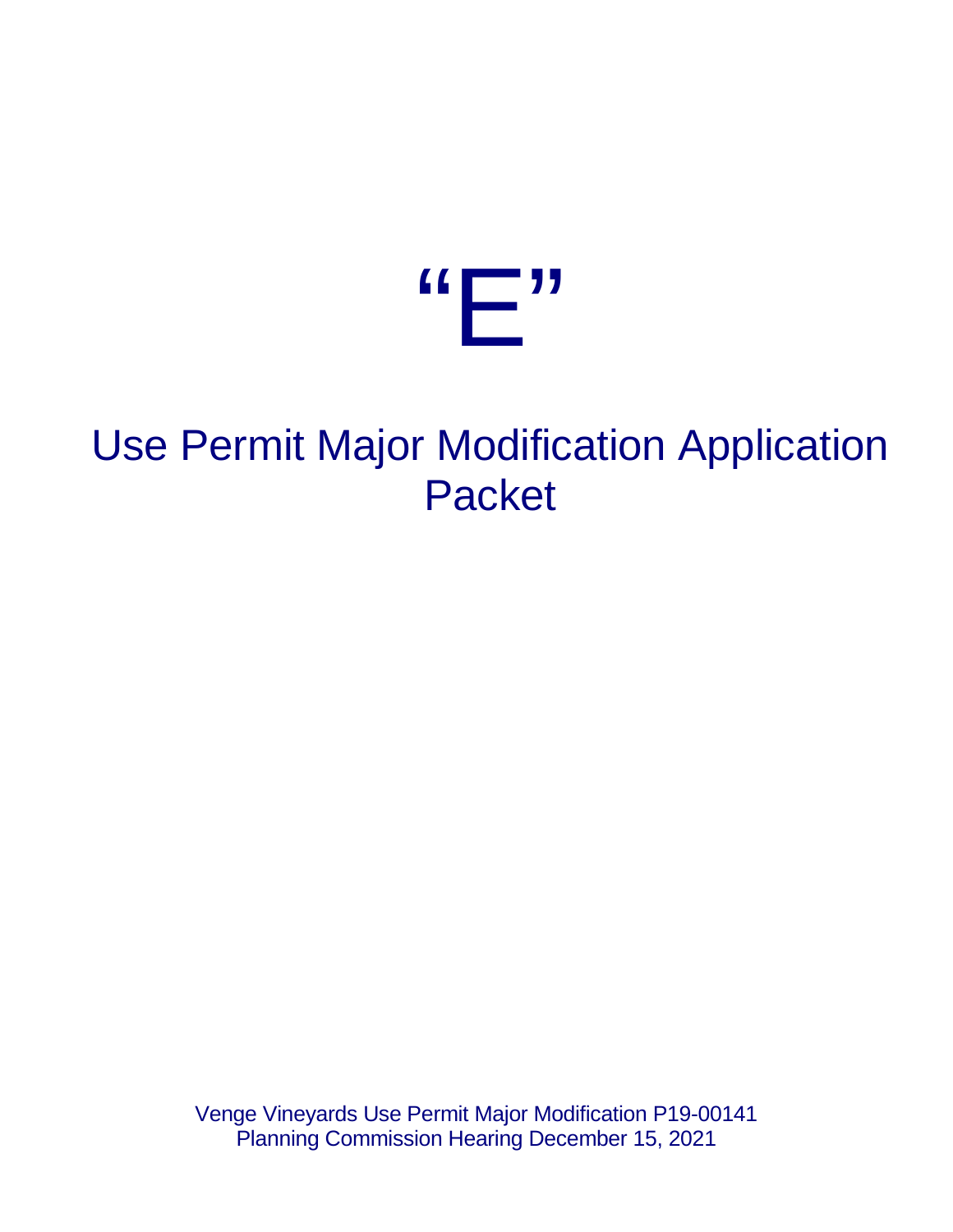



A Tradition of Stewardship A Commitment to Service

MAR 28 2019

Napa County Planning, Building & Environmental Services

Planning, Building, & Environmental Services 1195 Third Street, Suite 210 Napa, CA 94559 Main: (707) 253-4417 Fax: (707) 253-4336

## PLANNING APPLICATION FORM

### **Applicant Information**

| Applicant's Name:                           |                |                          |
|---------------------------------------------|----------------|--------------------------|
|                                             | Phone:         | E-Mail Address:          |
| Venge Land Ventures LLC                     | (707) 942-9100 | kirk@vengevineyards.com  |
|                                             |                |                          |
| Applicant's Mailing Address:                | City:          | State/Zip Code:          |
| 4708 Silverado Trail                        | Calistoga      | California 94515         |
|                                             |                |                          |
| Property Owner's Name: (if different from   | Phone:         | E-Mail Address:          |
| Applicant)                                  |                | kirk@vengevineyards.com  |
| Kirk Venge                                  | (707) 942-9100 |                          |
|                                             |                |                          |
| Property Owner's Mailing Address:           | City:          | State/Zip Code:          |
| 4708 Silveerado Trail                       | Caliatoga      |                          |
|                                             |                | California 94515         |
| Agent's Name: (if different from Applicant) | Phone:         |                          |
| Jason Williams                              |                | E-Mail Address:          |
|                                             | (707) 942-9100 | jaon@vengevineyards.com  |
| Agent's Mailing Address:                    |                |                          |
|                                             | City:          | State/Zip Code:          |
| 4708 Silverado Trail                        | Calistoga      | California 94515         |
|                                             |                |                          |
| Other Representative: (Engineer/Architect)  | Phone:         | E-Mail Address:          |
| Land Use Planning Services                  | (707) 255-7375 | jreddingaicp@comcast.net |
|                                             |                |                          |
| Representative's Mailing Address:           | City:          | State/Zip Code:          |
| 2423 Renfrew Street                         | Napa           | California 94558         |
|                                             |                |                          |
|                                             |                |                          |

### **Property Information**

Project Name and Address: Venge Winery Permit Modification. An application for a development permit

\_ Assessor's Parcel Number(s): 020-350-043

\_\_\_\_\_\_\_\_\_\_\_\_\_\_\_\_\_\_\_\_Zoning: AP (Agricultural Preserve)

 $\equiv$  Site of site (acreage and/or square footage): 12.37 +/-

General Plan Designation: AR (Agricultural Resources)

### **Application Type<sup>1</sup>** (For Staff Use)

| <b>Administrative</b>                    | <b>Zoning Administrator</b>              | Planning<br><b>Commission/ALUC/BOS</b>                    | <b>Misc. Services</b>       |
|------------------------------------------|------------------------------------------|-----------------------------------------------------------|-----------------------------|
| □ Admin Viewshed                         | □ Certificate of Legal Non<br>Conformity | □ AG Preserve Contract                                    | $\Box$ Use Determination    |
| <b>La Erosion Control Plan: Track II</b> | $\Box$ Viewshed                          | <b>Development Agreement</b>                              | $\Box$ Status Determination |
| □ Erosion Control Plan: Track I          | □ Minor Modification                     | □ Airport Land Use Consistency<br>Determination           |                             |
| □ Fence Entry Structure Permit           | $\Box$ Road Exception                    | □ General, Specific or Airport Land<br>Use Plan Amendment |                             |
| □ Land Division/Mergers                  | $\Box$ Variance                          | $\Box$ Use Permit                                         |                             |
| □ Site Plan Approval/Modif.              |                                          | Major Modification                                        |                             |
| □ Temporary Event: _____                 |                                          | $\square$ Variance                                        |                             |
| <b>LI Very Minor Modification</b>        |                                          | □ Zoning Map/Text Amendment                               |                             |
| $\Box$ Addressing                        |                                          | $\Box$ Road Exception                                     |                             |
| $\square$ Signs                          |                                          | D Con. Reg. Exception                                     |                             |
| $\Box$ Other: $\rightarrow$              | $\Box$ Other:                            | $\Box$ Other: ____                                        | $\Box$ Other:               |

<sup>1</sup>: Include corresponding submittal requirements for each application type.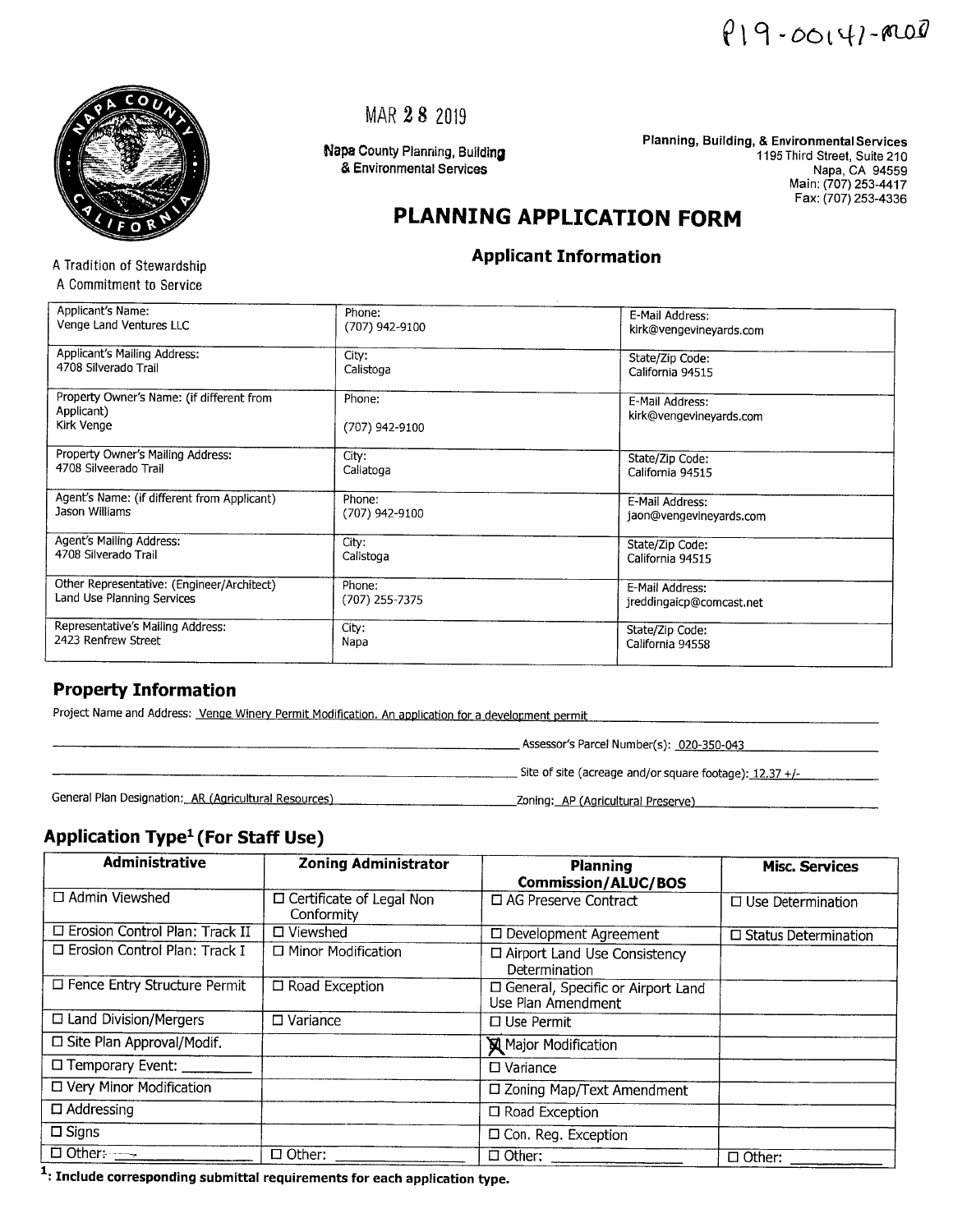**Detailed Project Description (required):** A typed, detailed project description is required that describes the proposed development or use(s); the existing site conditions/uses; the number, size, type and nature of any proposed residential dwelling units or total amount of new non-residential square-footage by type of use. Please refer to specific Supplemental Application submittal handouts for details to describe the project and required special studies.

### **Conditions of Application**

- 1. All materials (plans, studies, documents, etc.) and representations submitted in conjunction with this form shall be considered a part of this application and publicly available for review and use, including reproduction.
- 2. The owner shall inform the Planning Division in writing of any changes.
- 3. Agent authorization: The property owner authorizes the listed agent(s) and/or other representative(s) to appear before staff, the Director, the Zoning Administrator, and Planning Commission to represent the owner's interests and to file applications, plans and other information on the owner's behalf.
- 4. Certification and Indemnification Form: Refer to attached form for notifications and required signature.
- 5. Fees: The applicant agrees to pay the County any and all processing fees imposed by Board of Supervisor Resolution No. 2018-102 including the establishment of an hourly fee application agreement and initial deposit (Section 80.250 Hourly Project Policies and Procedures). Applicant understands that fees include, but not limited to: Planning, Engineering, Public Works, and County Counsel staff time billed at an hourly rate; required Consultant service billed rates; production or reproduction of materials and exhibits; public notice advertisements; and postage. In the event the property owner is different than the applicant, the property owner must sign to indicate consent to the filing and agreement to pay fees in the event of the applicant's failure to pay said fees. Failure to pay all accumulated fees by the time of public hearing will result in a continuance.
- 6. This form, together with the corresponding application forms for specific permits, will become the Permit Document.

I have read and agree with all of the above. The above information and attached documents are true and correct to the best of my knowledge. All property owners holding a title interest must sign the application form. If there are more than two property owners, list their names, mailing addresses, phone numbers and signatures on a separate sheet of paper.

If you wish notice of meetings/correspondence to be sent to parties other than those listed on Page 1, please list them on a separate piece of paper.

3/25/19 Owner's Signature and Date

5/25/19 Property Owner's Signature and Date

### **Applicant/Agent Statement**

I am authorized and empowered to act as an agent on behalf of the owner of record on all matters relating to this application. I declare that the foregoing is true and correct and accept that false or inaccurate owner authorization may invalidate or delay action on this application.

Applicant's Signature and Date

|                              |                      | Application Fees |
|------------------------------|----------------------|------------------|
| Date Received: $3 38 3019$   | Deposit Amount $ \$$ | $10,000 -$       |
| Received by: _               | <b>Flat Fee Due</b>  |                  |
| Receipt No.                  | Total                |                  |
| File No. $1/9 - 00141 - 007$ | <b>Check No</b>      |                  |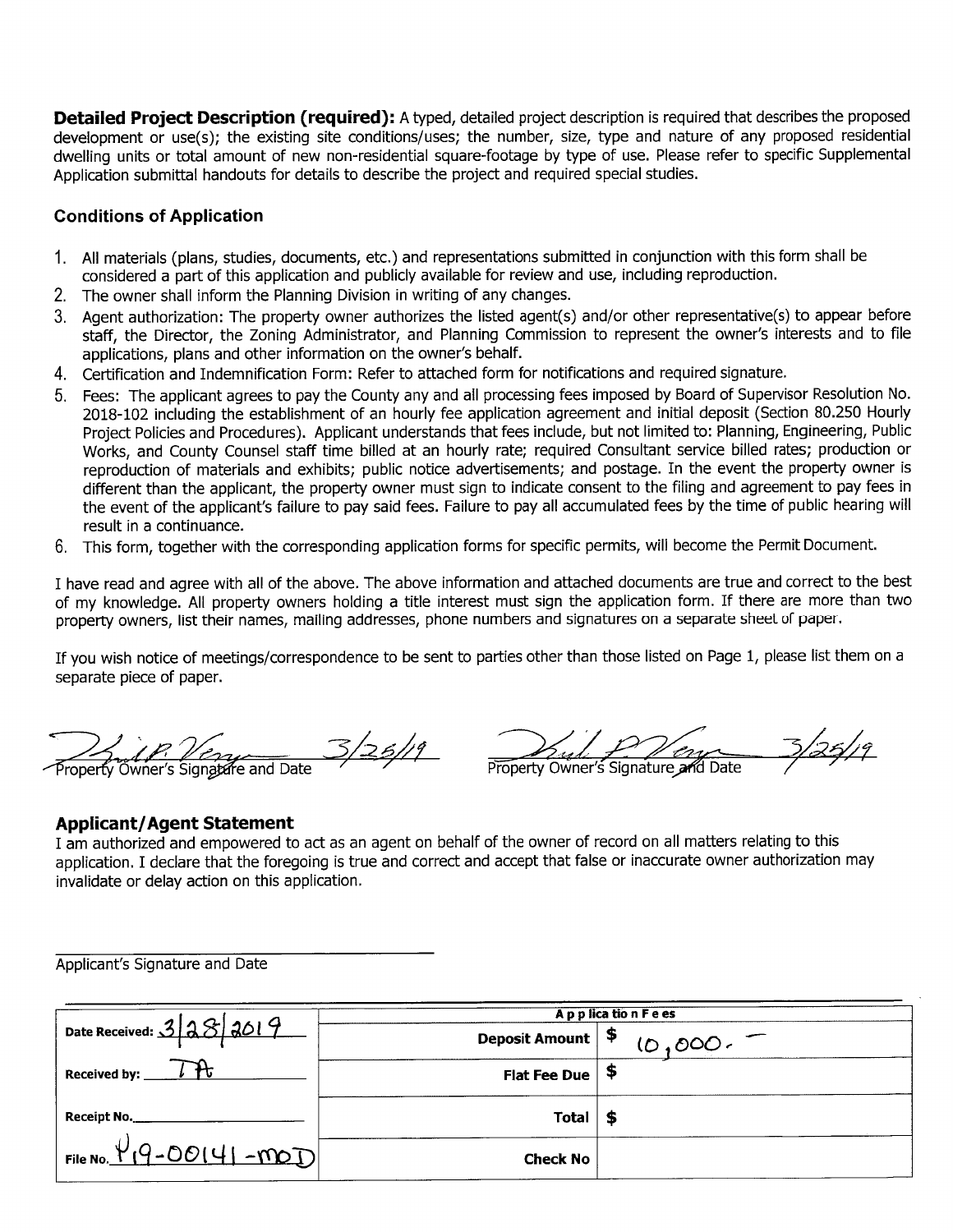### **Hourly Fee Agreement**

| PROJECT File: Venge Vineyards | ; request for Permit Modification |  |
|-------------------------------|-----------------------------------|--|
|-------------------------------|-----------------------------------|--|

\_. I, the undersigned, hereby authorize the County of Napa to process the above referenced permit request in accordance with the Napa County Code. I am providing \$10,000 as a deposit to pay for County staff review, coordination and processing costs related to my permit request based on actual staff time expended and other direct costs. In making this deposit, I acknowledge and understand that the deposit may only cover a portion of the total processing costs. Actual costs for staff time are based on hourly rates adopted by the Board of Supervisors in the most current Napa County fee schedule. I also understand and agree that I am responsible for paying these costs even if the application is withdrawn or not approved.

I understand and agree to the following terms and conditions of this Hourly Fee Agreement:

- Time spent by Napa County staff in processing my application and any direct costs will be billed against the 1. available deposit. "Staff time" includes, but is not limited to, time spent reviewing application materials, site visits, responding by phone or correspondence to inquiries from the applicant, the applicant's representatives, neighbors and/or interested parties, attendance and participation at meetings and public hearings, preparation of staff reports and other correspondence, or responding to any legal challenges related to the application during the processing of your application. "Staff" includes any employee of the Planning, Building and Environmental Services Department (PBES), the Office of the County Counsel, or other County staff necessary for complete processing of the application. "Direct costs" include any consultant costs for the peer review of materials submitted with the application, preparation of California Environmental Quality Act (CEQA) documents, expanded technical studies, project management, and/or other outside professional assistance required by the County and agreed to by the applicant. The cost to manage consultant contracts by staff will also be billed against the available deposit.
- Staff will review the application for completeness and provide me with a good faith estimate of the full cost of 2. processing the permit. Any requested additional deposit shall be submitted to PBES to allow continued processing of the project.
- I understand that the County desires to avoid incurring permit processing costs without having sufficient funds on 3. deposit. If staff determines that inadequate funds are on deposit for continued processing, staff shall notify me in writing and request an additional deposit amount estimated necessary to complete processing of my application. I agree to submit sufficient funds as requested by staff to process the project through the hearing process within 30 days of the request.
- I understand that if the amount on deposit falls below zero, staff will notify me and stop work on the application 4. until sufficient additional funds are provided
- If the final cost is less than the amount remaining on deposit, the unused portion of the deposit will be refunded to 5. me. If the final cost is more than the available deposit, I agree to pay the amount due within 30 days of billing.
- If I fail to pay any invoices or requests for additional deposits within 30 days, the County may either stop processing 6. my permit application, or after conducting a hearing, may deny my permit application. If I fail to pay any amount due after my application is approved, I understand that my permit may not be exercised, or may be subject to revocation. I further agree that no building, grading, sewage, or other project related permits will be issued if my account is in arrears.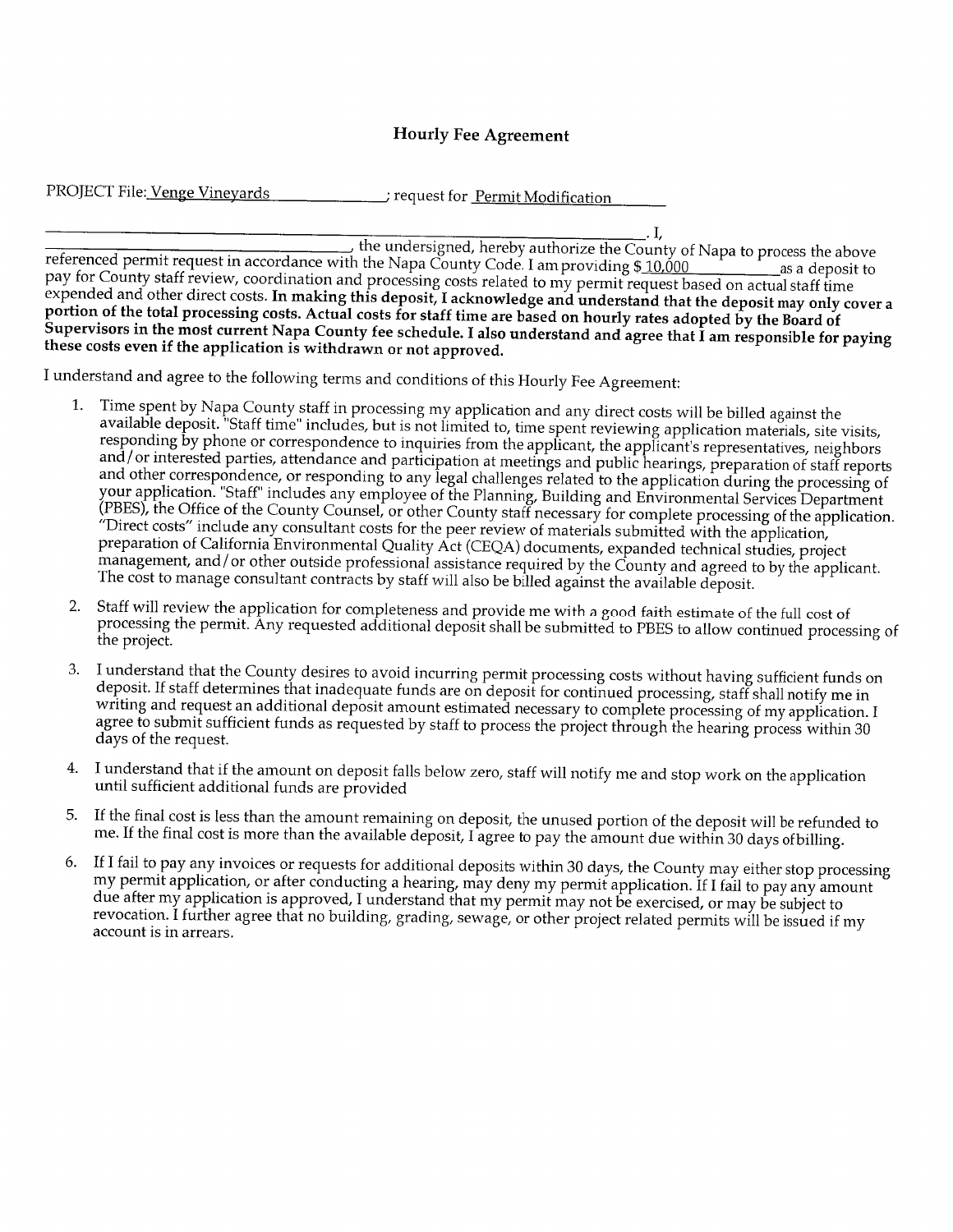7. I may file a written request for a further explanation or itemization of invoices, but such a request does not alter my obligation to pay any invoices in accordance with the terms of this agreement.

Name of Applicant responsible for payment of all County processing fees (Please Print):

Kuk Verge 

Mailing Address of the Applicant responsible for paying processing fees:

erge Vineyar15 ilverado Trail  $94515$ ustoxa

Kulp Ving Signature:\* Email Address: LIVK ( Vergé Vineyards. Cron 3.27.19 Date:  $942 - 2100$ Phone Number:

\*ATTENTION - The applicant will be held responsible for all charges.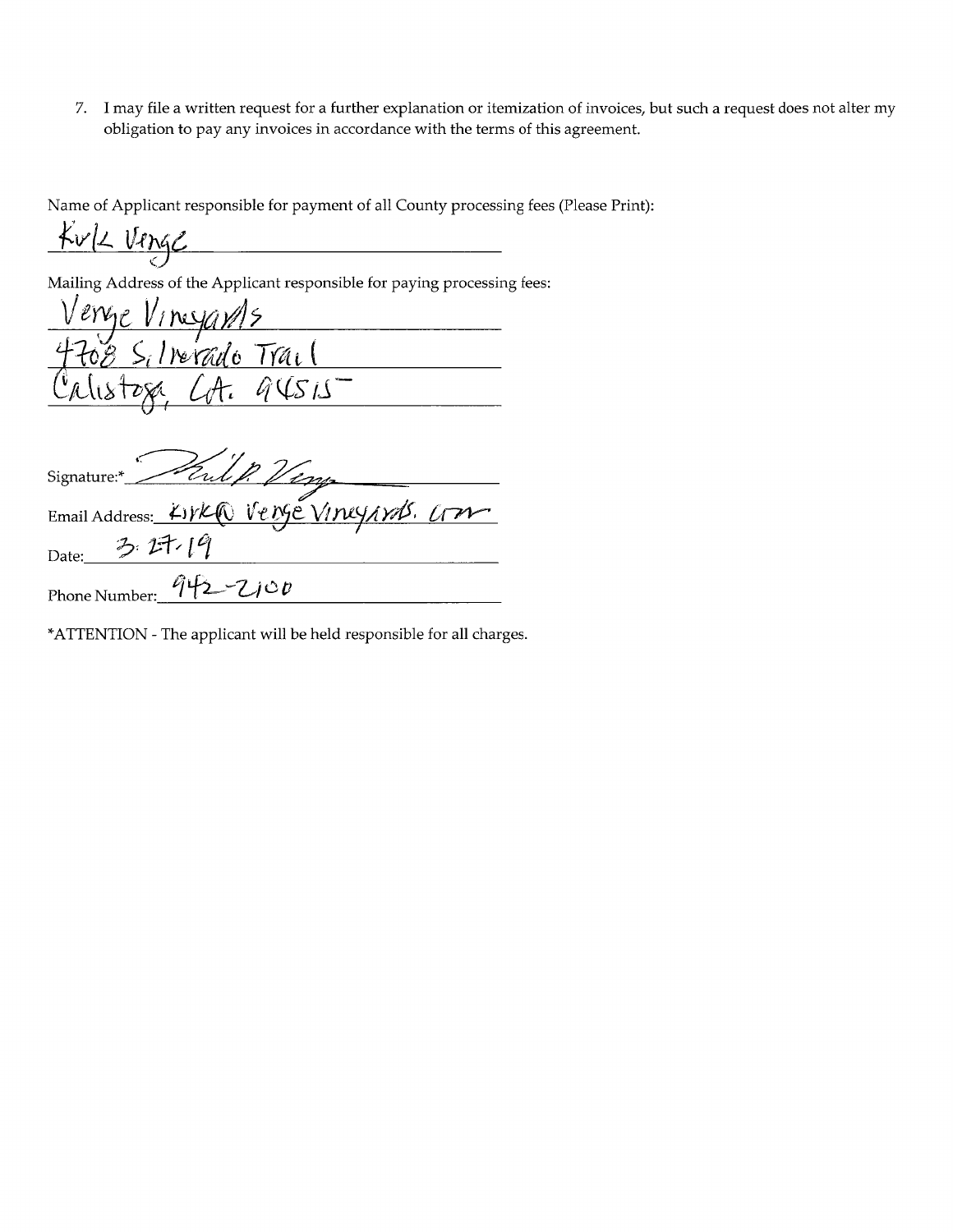### **Certification and Indemnification**

Applicant certifies that all the information contained in this application, including all information required in the Checklist of Required Application Materials and any supplemental submitted information including, but not limited to, the information sheet, water supply/waste disposal information sheet, site plan, floor plan, building elevations, water supply/waste disposal system site plan and toxic materials list, is complete and accurate to the best of his/her knowledge. Applicant and property owner hereby authorize such investigations including access to County Assessor's Records as are deemed necessary by the County Planning Division for preparation of reports related to this application, including the right of access to the property involved.

Pursuant to Chapter 1.30 of the Napa County Code, as part of the application for a discretionary land use project approval for the project identified below, Applicant agrees to defend, indemnify, release and hold harmless Napa County, its agents, officers, attorneys, employees, departments, boards and commissions (hereafter collectively "County") from any claim, action or proceeding (hereafter collectively "proceeding") brought against County, the purpose of which is to attack, set aside, void or annul the discretionary project approval of the County, or an action relating to this project required by any such proceeding to be taken to comply with the California Environmental Quality Act by County, or both. This indemnification shall include, but not be limited to damages awarded against the County, if any, and cost of suit, attorneys' fees, and other liabilities and expenses incurred in connection with such proceeding that relate to this discretionary approval or an action related to this project taken to comply with CEQA whether incurred by the Applicant, the County, and/or the parties initiating or bringing such proceeding. Applicant further agrees to indemnify the County for all of County's costs, attorneys' fees, and damages, which the County incurs in enforcing this indemnification agreement.

Applicant further agrees, as a condition of project approval, to defend, indemnify and hold harmless the County for all costs incurred in additional investigation of or study of, or for supplementing, redrafting, revising, or amending any document (such as an EIR, negative declaration, specific plan, or general plan amendment) if made necessary by said proceeding and if the Applicant desires to pursue securing approvals which are conditioned on the approval of such documents.

In the event any such proceeding is brought, County shall promptly notify the Applicant of the proceeding, and County shall cooperate fully in the defense. If County fails to promptly notify the Applicant of the proceeding, or if County fails to cooperate fully in the defense, the Applicant shall not thereafter be responsible to defend, indemnify, or hold harmless the County. The County shall retain the right to participate in the defense of the proceeding if it bears its own attorneys' fees and costs, and defends the action in good faith. The Applicant shall not be required to pay or perform any settlement unless the settlement is approved by the Applicant.

Print Name of Property Owner

Print Name Signature of Applicant (if different)

Signature of Property Owner

Signature of Applicant

Date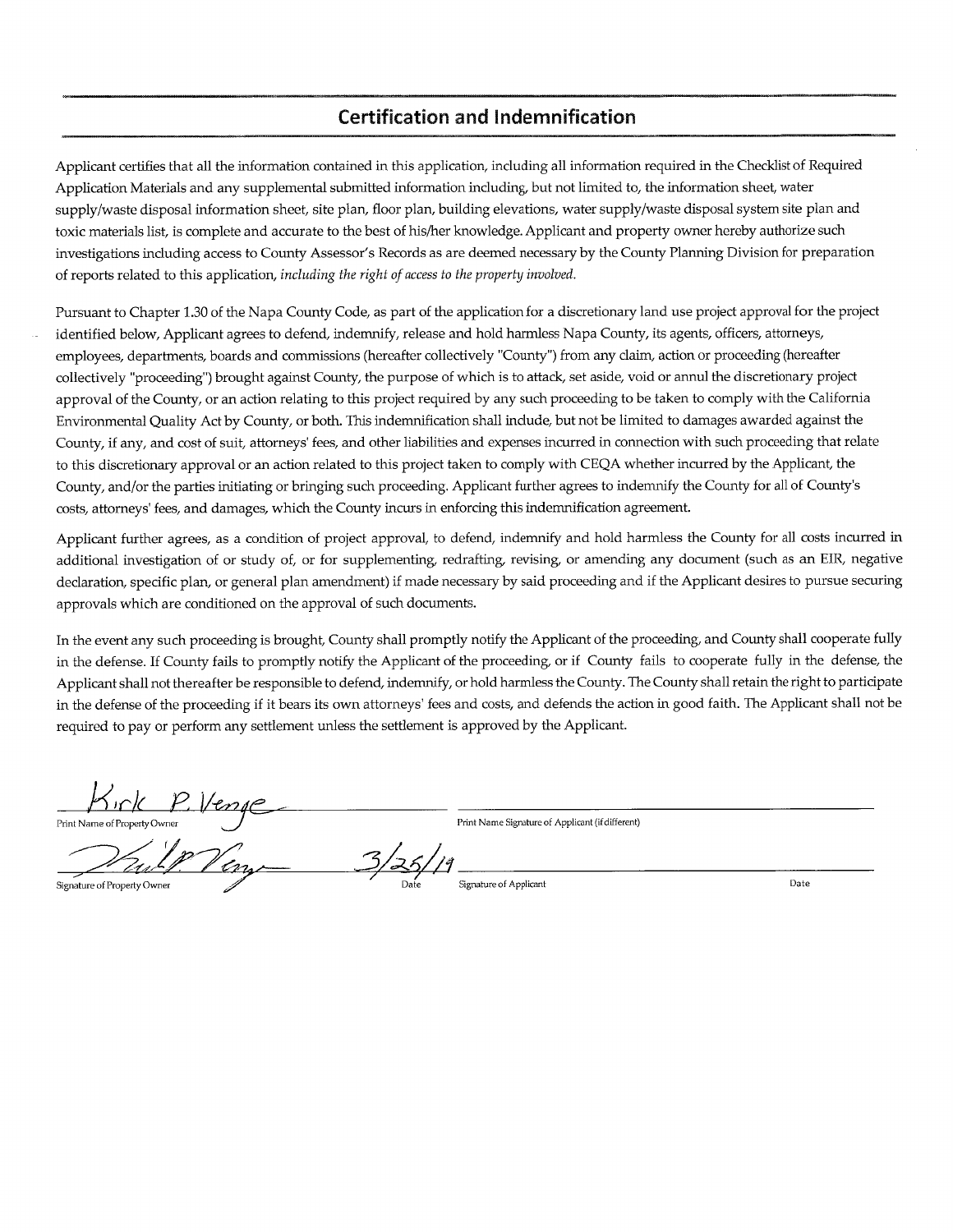### **Initial Statement of Grape Source**

Pursuant to Napa County Zoning Ordinance Sections 12419(b) and (c), I hereby certify that the current application for establishment or expansion of a winery pursuant to the Napa County Winery Definition Ordinance will employ sources of grapes in accordance with the requirements of Section 12419(b) and/or (c) of that Ordinance.

Owner's Signatus

Letters of commitment from grape suppliers and supporting documents may be required prior to issuance of any building permits for the project. Recertification of compliance will be required on a periodic basis. Recertification after initiation of the requested wine production may require the submittal of additional information regarding individual grape sources. Proprietary information will not be disclosed to the public.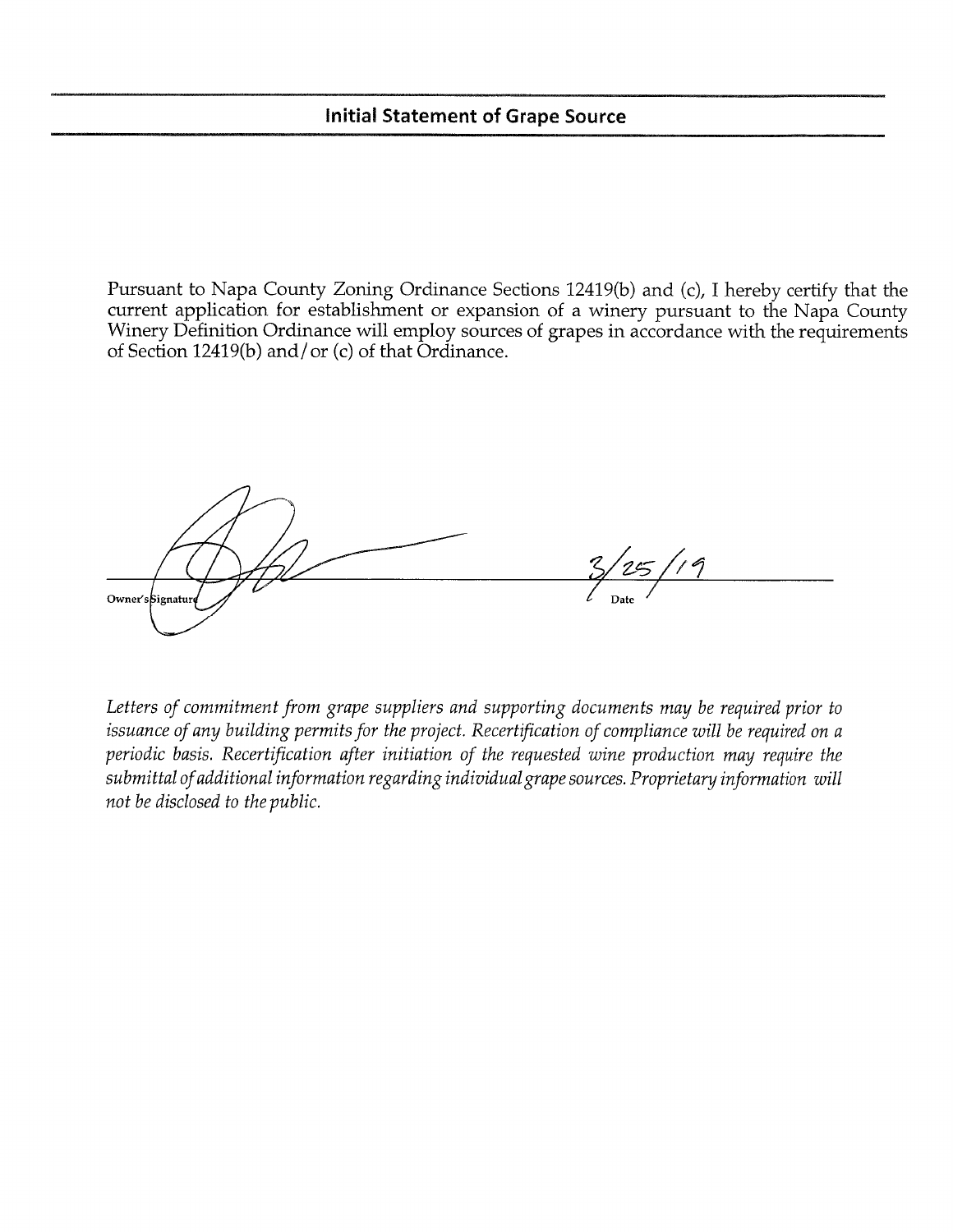### NAPA COUNTY CODE COMPLIANCE PROGRAM RESOLUTION NO. 2018-164 **ACKNOWLEDGEMENT DOCUMENTATION**

### PLEASE SELECT ONE BOX:

- Applicant represents that this project WILL NOT BE participating in the County's Voluntary Compliance Program established through Resolution No. 2018-164. This application represents a standard Major Modification of the project's existing Use Permit.
- M

Applicant represents that this project WILL BE participating in the County's Voluntary Compliance Program.

The following information shall be submitted with this application in order to qualify under this program:

- 1. Visitation and/or Marketing Changes Please provide visitation logs/records for all "Public" and "By Appointment Only" tours and tastings and/or all marketing events occurring at the winery within the past 12 months based upon your date of application submittal. Please include a complete listing of temporary events conducted at the winery under Napa County Code Chapter 5.36, Temporary Events.
- 2. Employee Changes Please provide official employee records and/or signed employee affidavits confirming the number of all employees at the winery within the past 12 months, including vineyard workers, based upon your date of application submittal.
- 3. Production Changes Please provide the following information from the past 12 months, based upon your date of application submittal:
	- One copy of the Federal Report of Wine Premises Operations TTB Form 5120.17 (sometimes referred to as the 702 form). Please provide only the forms for the winery located at the subject application address.
	- A copy of your current license from the California Department of Alcoholic Beverage Control.
	- One copy of the State of California of Food and Agriculture Grape Crush Workbook, showing all sources and amounts of grapes/juice and/or bulk use.
	- Information for all custom crush clients who utilize your winery for their production. Please write a very short narrative describing the name of each client and the amount of wine produced for each client.

Pursuant to Napa County Resolution No. 2018-164, I hereby certify that the current application submittal and submitted documentation with regards to the requested information above is to the best of my knowledge true and correct under penalty of perjury.

Winery Owner's Signatur

Property Owner's Signatur

Date  $\frac{1}{2}$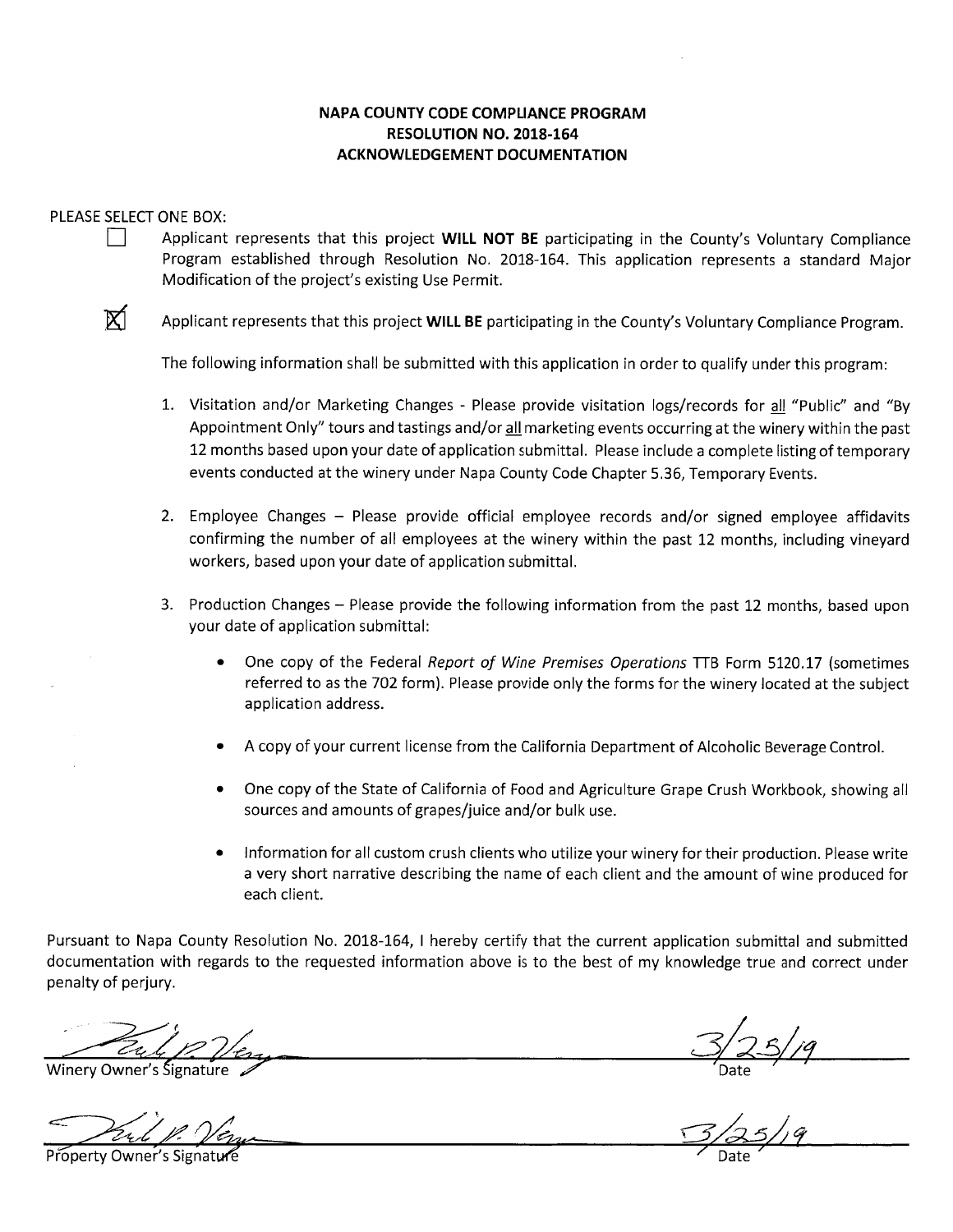### **WINERY OPERATIONS**

Please indicate whether the activity or uses below are already legally **EXISTING**, whether they exist and are proposed to be **EXPANDED** as part of this application, whether they are NEWLY PROPOSED as part of this application, or whether they are neither existing nor proposed (NONE).



For reference please see definition of "Marketing," at Napa County Code §18.08.370 - http://library.municode.com/index.aspx?clientId=16513

| Production Capacity *                                                   |                |                          |           |                       |          |
|-------------------------------------------------------------------------|----------------|--------------------------|-----------|-----------------------|----------|
| Please identify the winery's                                            |                |                          |           |                       |          |
| <b>Existing permitted</b><br>production capacity:                       | $20,000$ gal/y | Per permit: P08-00647-UP |           | Permit date: 12/11/09 |          |
| Current maximum actual production:                                      |                | 71,220 gal/y             |           | For what year? 2018   |          |
| Average 3 year production:                                              |                | $60,064$ gal/y           |           |                       |          |
| Proposed production capacity: 70,000                                    |                |                          |           |                       |          |
| * For this section, please see "Winery Production Process," at page 11. |                |                          |           |                       |          |
| <b>Visitation and Operations</b>                                        |                |                          |           |                       |          |
| Please identify the winery's                                            |                |                          |           |                       |          |
| Maximum daily tours/tastings visitation:                                | 20             |                          | existing  | 20                    | proposed |
| Maximum weekly tours/tastings visitation:                               | 140            |                          | existing. | 140                   | proposed |
| Visitation hours (e.g. M-Sa, 10am-4pm):                                 |                | M-Sun 9:00 am-5:00pm     | existing  | M-Sun 9:00am-5:00pm   | proposed |
| Production days and hours <sup>1</sup> :                                |                | M-Sun 9:00am-5:00pm      | _existing | M-Sun 9:00am-5:00pm   | proposed |

<sup>1</sup> It is assumed that wineries will operate up to 24 hours per day during crush.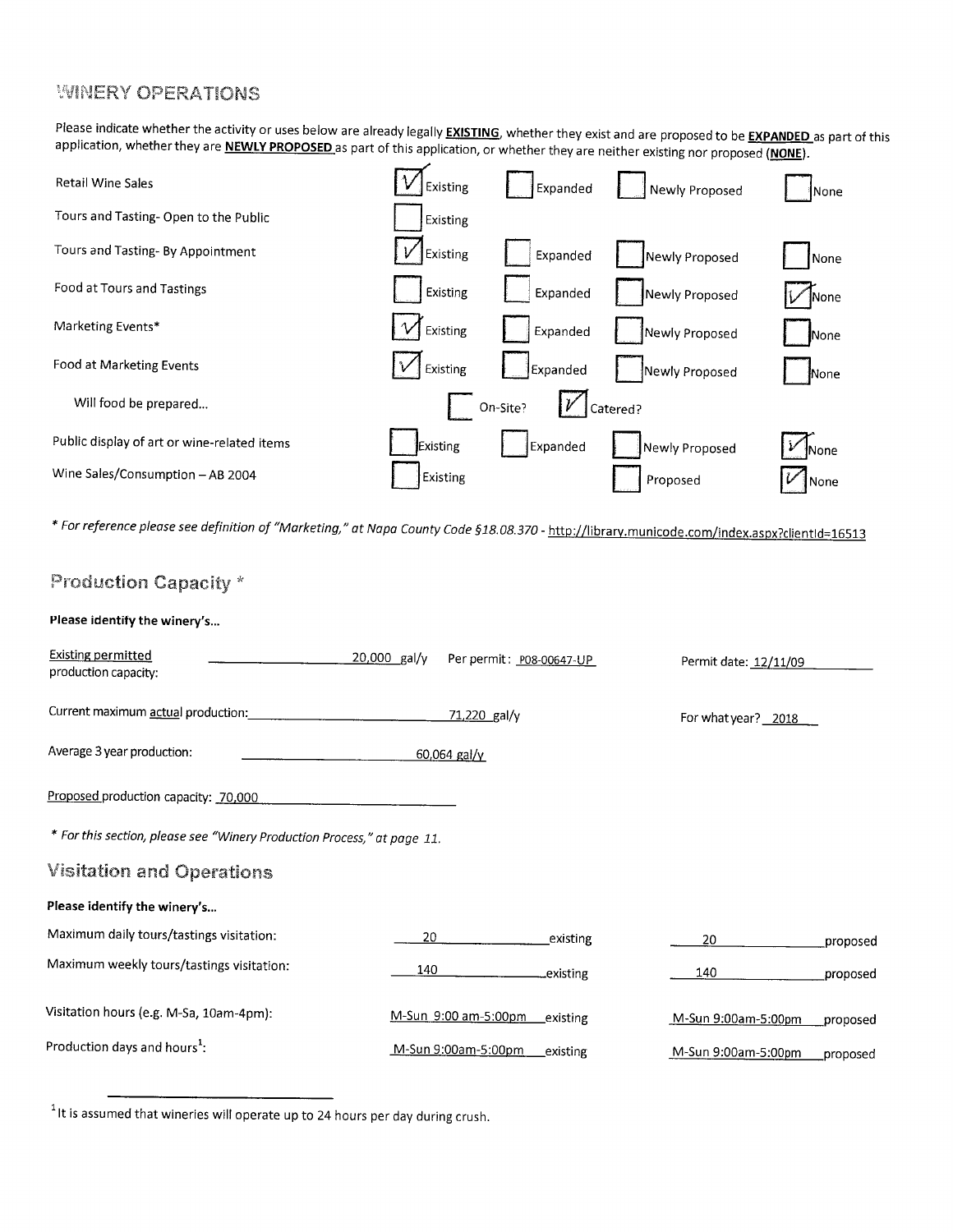### **Grape Origin**

All new wineries and any existing (pre-WDO) winery expanding beyond its winery development area must comply with the 75% rule and complete the attached "Initial Statement of Grape Source". See Napa County Code §18.104.250 (B) & (C). The project statement should include information on location and quantity of grapes.

### **Marketing Program**

Please describe the winery's proposed marketing program. Include event type, maximum attendance, hours, location/facilities to be used, food service details, etc. Provide a site plan showing where the marketing event activities will occur, including overflow/off-site parking. Differentiate between existing and proposed activities. (Attach additional sheets as necessary.)

Approved Marketing Plan

Three (3)/year for 10 guests Five (5)/year for 30 guests

Participation in Napa Valley annual charitable events. Maximum attendance: 30 guests

### Proposed Marketing Plan

Two (2)/month for a maximum of 10 guests One (1)/month for a maximum of 30 guests

Continued participation in Napa Valley Charitable events. Maximum attendance: 30 guests

### **Food Service**

Please describe the nature of any proposed food service including type of food, frequency of service, whether prepared on site or not, kitchen equipment, eating facilities, etc. Please differentiate between existing and proposed food service. (Attach additional sheets as necessary.)

County approved and licensed caterers would prepare food served at marketing events.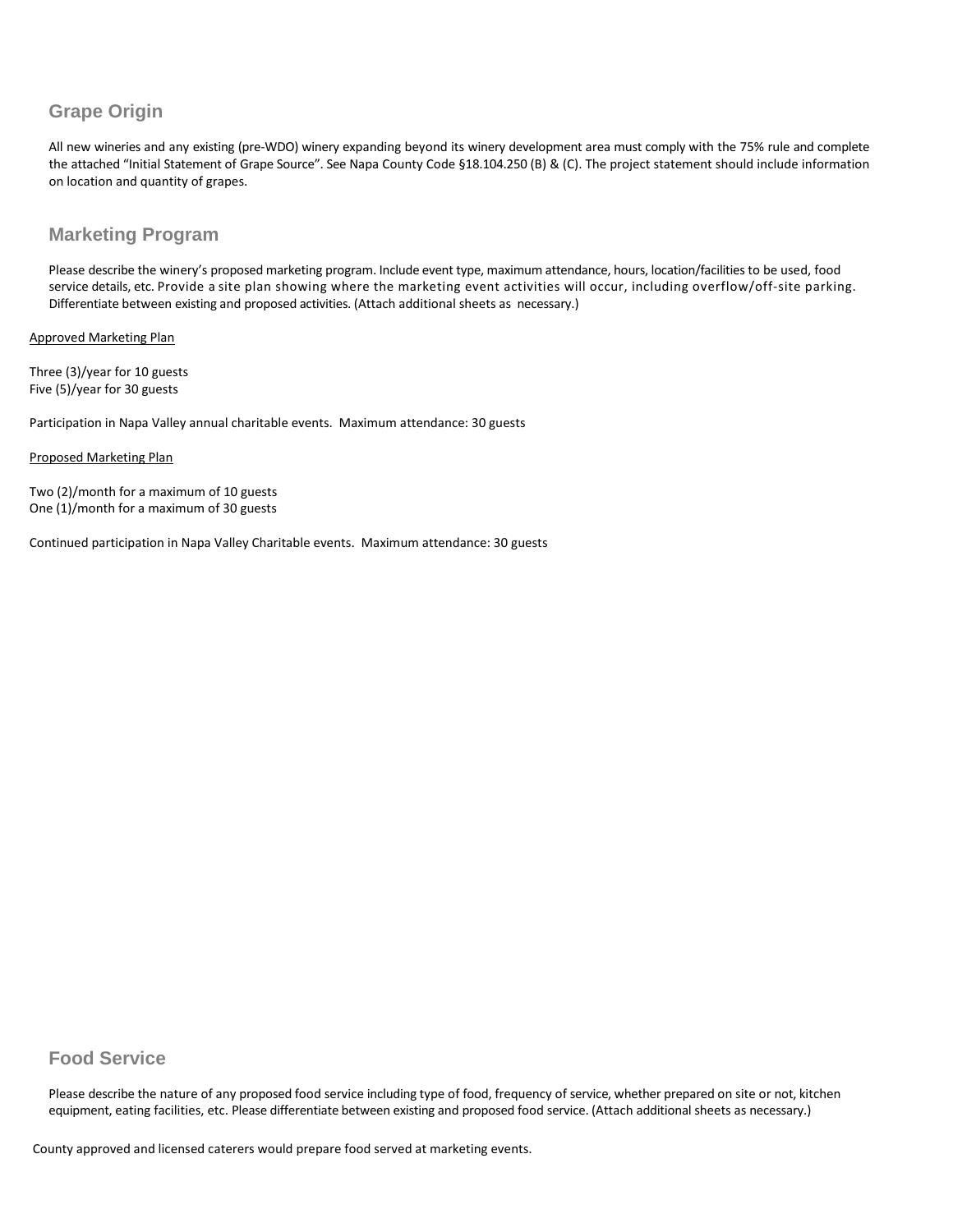# Winery Coverage and Accessory/Production Ratio

Winery Development Area. Consistent with the definition at "a.," at page 11 and with the marked-up site plans included in your submittal, please indicate your proposed winery development area. If the facility already exists, please differentiate between existing and proposed. Existing 16,000 +/- $\overline{\phantom{a}}$  sq. ft.  $0.38$ acres Proposed 16,000 +/sa. ft.  $0.37$ acres

Winery Coverage. Consistent with the definition at "b.," at page 11 and with the marked-up site plans included in your submittal, please indicate your proposed winery coverage (maximum 25% of parcel or 15 acres, whichever is less).

| $60,000 +/-$<br>.<br>(includes driveway to Silverado,<br>Trail)<br>sa. | ാറ<br>، ب | acres | 10.96. | % of parcel |
|------------------------------------------------------------------------|-----------|-------|--------|-------------|
|------------------------------------------------------------------------|-----------|-------|--------|-------------|

Production Facility. Consistent with the definition at "c.," at page 11 and the marked-up floor plans included in your submittal, please indicate your proposed production square footage. If the facility already exists, please differentiate between existing and proposed.

| Existing | 6617<br>. .<br>LU.U | . . | Proposed | $16.64^{-}$<br>-- | -~<br>su. |
|----------|---------------------|-----|----------|-------------------|-----------|
|----------|---------------------|-----|----------|-------------------|-----------|

Accessory Use. Consistent with the definition at "d.," at page 11 and the marked-up floor plans included in your submittal, please indicate your proposed accessory square footage. If the facility already exists, please differentiate between existing and proposed. (maximum = 40% of the production facility)

| Existing       | 2,129 | sa. tt. | _% of productionfacility |
|----------------|-------|---------|--------------------------|
| Proposed 2,129 |       | sa. It. | _% of productionfacility |

### **Caves and Crush pads**

If new or expanded caves are proposed please indicate which of the following best describes the public accessibility of the cave space: None - no visitors/tours/events (Class I) Guided Tours Only (Class II) Public Access (Class III) Marketing Events and/or Temporary Events (Class III)

### Please identify the winery's...

| Cave area (total)        | Existing: None         |          | sq. ft. | Proposed: None  | sa. ft. |
|--------------------------|------------------------|----------|---------|-----------------|---------|
| Cave area (Production)   | Existing: None         |          | sq. ft. | Proposed: None  | sq. ft. |
| Cave area (Accessory)    | Existing: None         |          | sa. ft. | Proposed: None  | sq. ft. |
| Covered crush pad area   | Existing: 841          |          | sq. ft. | Proposed: 841   | sq. ft. |
| Uncovered crush pad area | <b>Existing: 3,324</b> |          | sq.ft.  | Proposed: 3,424 | sa. ft. |
| Cave Spoils total:       |                        |          |         | Proposed: N/A   | CV.     |
| Cave Spoils Use:         | Onsite                 | Offsite. |         |                 |         |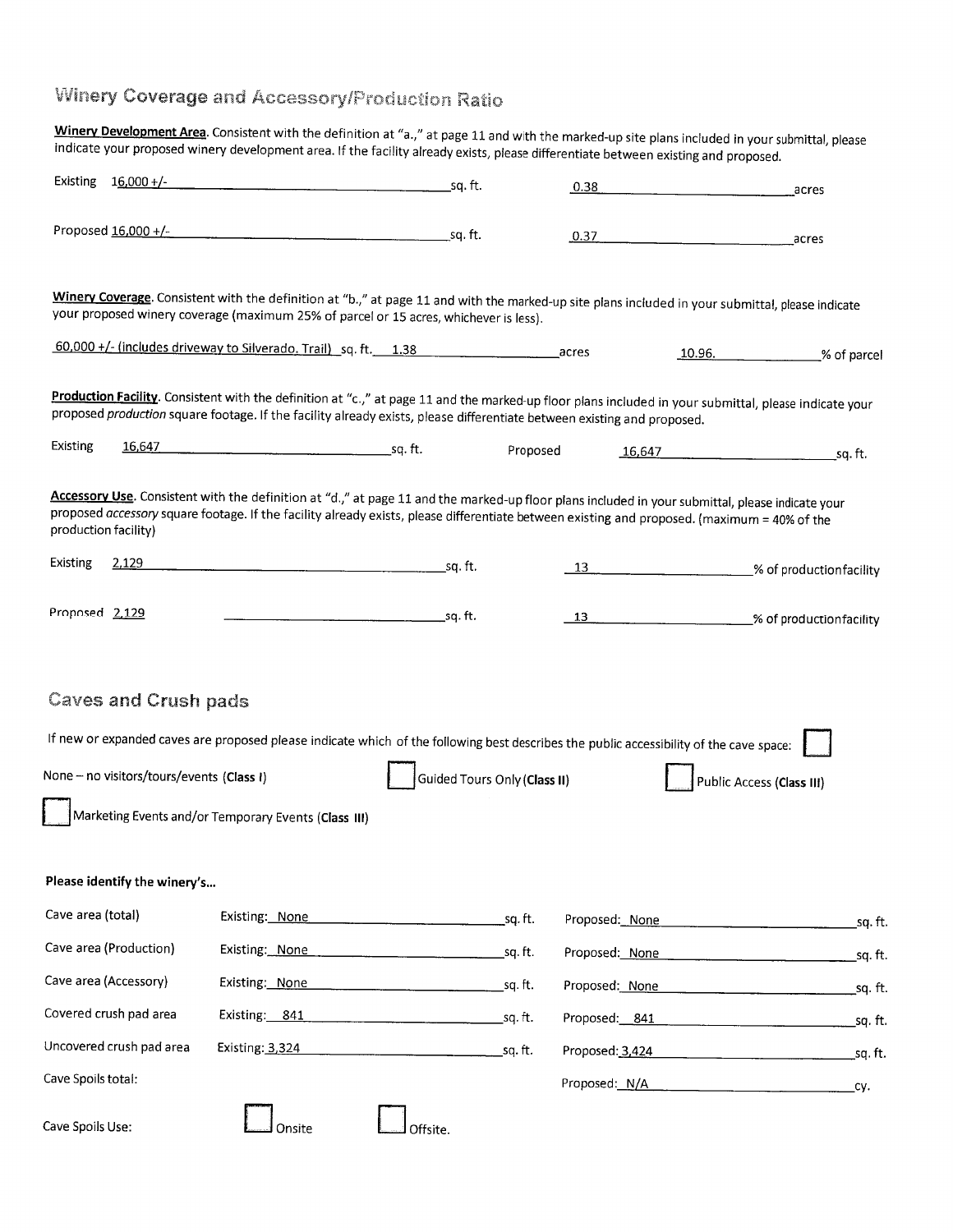Planning, Building & Environmental Services - Hillary Gitelman, Director 1195 Third Street, Napa, CA 94559 - (707) 253-4417 - www.countyofnapa.org



A Tradition of Stewardship A Commitment to Service

Project name & APN: Venge Vineyards 020-350-043 Project number if known: Contact person: Jason Williams Contact email & phone number: Jason@vengevineyards.com 942-9100 Today's date: 3/27/19

# **Voluntary Best Management Practices Checklist for Development Projects**

Napa County General Plan Policy CON-65 (e) and Policy CON-67 (d) requires the consideration of Greenhouse Gas (GHG) emissions in the review of discretionary projects and to promote and encourage "green building" design. The below Best Management Practices (BMPs) reduce GHG emissions through energy and water conservation, waste reduction, efficient transportation, and land conservation. The voluntary checklist included here should be consulted early in the project and be considered for inclusion in new development. It is not intended, and likely not possible for all projects to adhere to all of the BMPs. Rather, these BMPs provide a portfolio of options from which a project could choose, taking into consideration cost, cobenefits, schedule, and project specific requirements. Please check the box for all BMPs that your project proposes to include and include a separate narrative if your project has special circumstances.

# **Practices with Measurable GHG Reduction Potential**

The following measures reduce GHG emissions and if needed can be calculated. They are placed in descending order based on the amount of emission reduction potential.

| Already | Plan  |     |                                                                                                                                                                                                                                                                                                                                                                                                                                                                                                                                                                                                                                                                                                                         |
|---------|-------|-----|-------------------------------------------------------------------------------------------------------------------------------------------------------------------------------------------------------------------------------------------------------------------------------------------------------------------------------------------------------------------------------------------------------------------------------------------------------------------------------------------------------------------------------------------------------------------------------------------------------------------------------------------------------------------------------------------------------------------------|
| Doing   | To Do | ID# | <b>BMP Name</b>                                                                                                                                                                                                                                                                                                                                                                                                                                                                                                                                                                                                                                                                                                         |
| Ξ       | П     |     | BMP-1 Generation of on-site renewable energy                                                                                                                                                                                                                                                                                                                                                                                                                                                                                                                                                                                                                                                                            |
|         |       |     | If a project team designs with alternative energy in mind at the conceptual stage it can be integrated<br>into the design. For instance, the roof can be oriented, sized, and engineered to accommodate<br>photovoltaic (PV) panels. If you intend to do this BMP, please indicate the location of the proposed PV<br>panels on the building elevations or the location of the ground mounted PV array on the site plan. Please<br>indicate the total annual energy demand and the total annual kilowatt hours produced or purchased<br>and the potential percentage reduction of electrical consumption. Please contact staff or refer to the<br>handout to calcuate how much electrical energy your project may need. |
|         | П     |     | BMP-2 Preservation of developable open space in a conservation easement<br>Please indicate the amount and location of developable land (i.e.: under 30% slope and not in creek<br>setbacks or environmentally sensitive areas for vineyards) conserved in a permanent easement to<br>prohibit future development.                                                                                                                                                                                                                                                                                                                                                                                                       |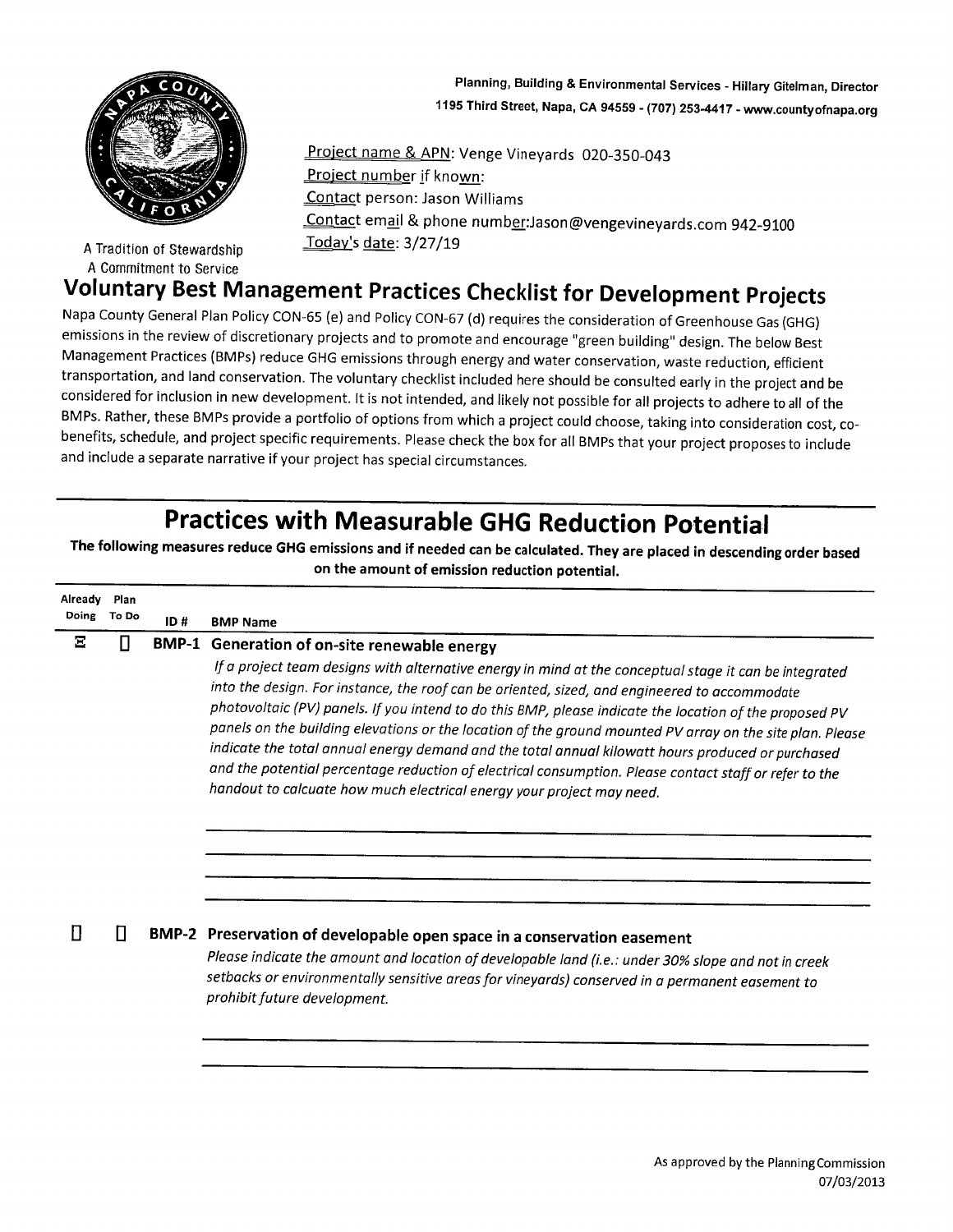#### Already Plan Doing To Do

#### BMP-3 Habitat restoration or new vegetation (e.g. planting of additional trees over 1/2 acre) Ц

Napa County is famous for its land stewardship and preservation. Restoring areas within the creek setback reduces erosion potential while planting areas that are currently hardscape (such as doing a bioretention swale rather than underground storm drains) reduces storm water and helps the groundwater recharge. Planting trees can also increase the annual uptake of CO2e and add the County's carbon stock.

 $\Box$ П BMP-4 Alternative fuel and electrical vehicles in fleet

The magnitude of GHG reductions achieved through implementation of this measure varies depending on the analysis year, equipment, and fuel type replaced.

**Number of total vehicles** Typical annual fuel consumption or VMT Number of alternative fuel vehicles Type of fuel/vehicle(s) Potential annual fuel or VMT savings

#### П П BMP-5 Exceed Title 24 energy efficiency standards: Build to CALGREEN Tier 2

The California Building Code update effective January 1, 2011 has new mandatory green building measures for all new construction and has been labeled CALGREEN. CALGREEN provides two voluntary higher levels labeled CALGREEN Tier I and CALGREEN Tier II. Each tier adds a further set of green building measures that go above and beyond the mandatory measures of the Code. In both tiers, buildings will use less energy than the current Title 24 California Energy Code. Tier I buildings achieve at least a 15% improvement and Tier 2 buildings are to achieve a 30% improvement. Both tiers require additional nonenergy prerequisites, as well as a certain number of elective measures in each green building category (energy efficiency, water efficiency, resource conservation, indoor air quality and community).

#### $\Box$  $\mathsf{\Pi}$ BMP-6 Vehicle Miles Traveled (VMT) reduction plan

Selecting this BMP states that the business operations intend to implement a VMT reduction plan reducing annual VMTs by at least 15%.

Tick box(es) for what your Transportation Demand Management Plan will/does include:

- Л employee incentives
- $\begin{array}{c} \square \end{array}$ employee carpool or vanpool
- $\Box$ priority parking for efficient transporation (hybrid vehicles, carpools, etc.)
- Π bike riding incentives
- $\Box$ bus transportation for large marketing events
- $\Box$ Other:

**Estimated annual VMT** 

Potential annual VMT saved

% Change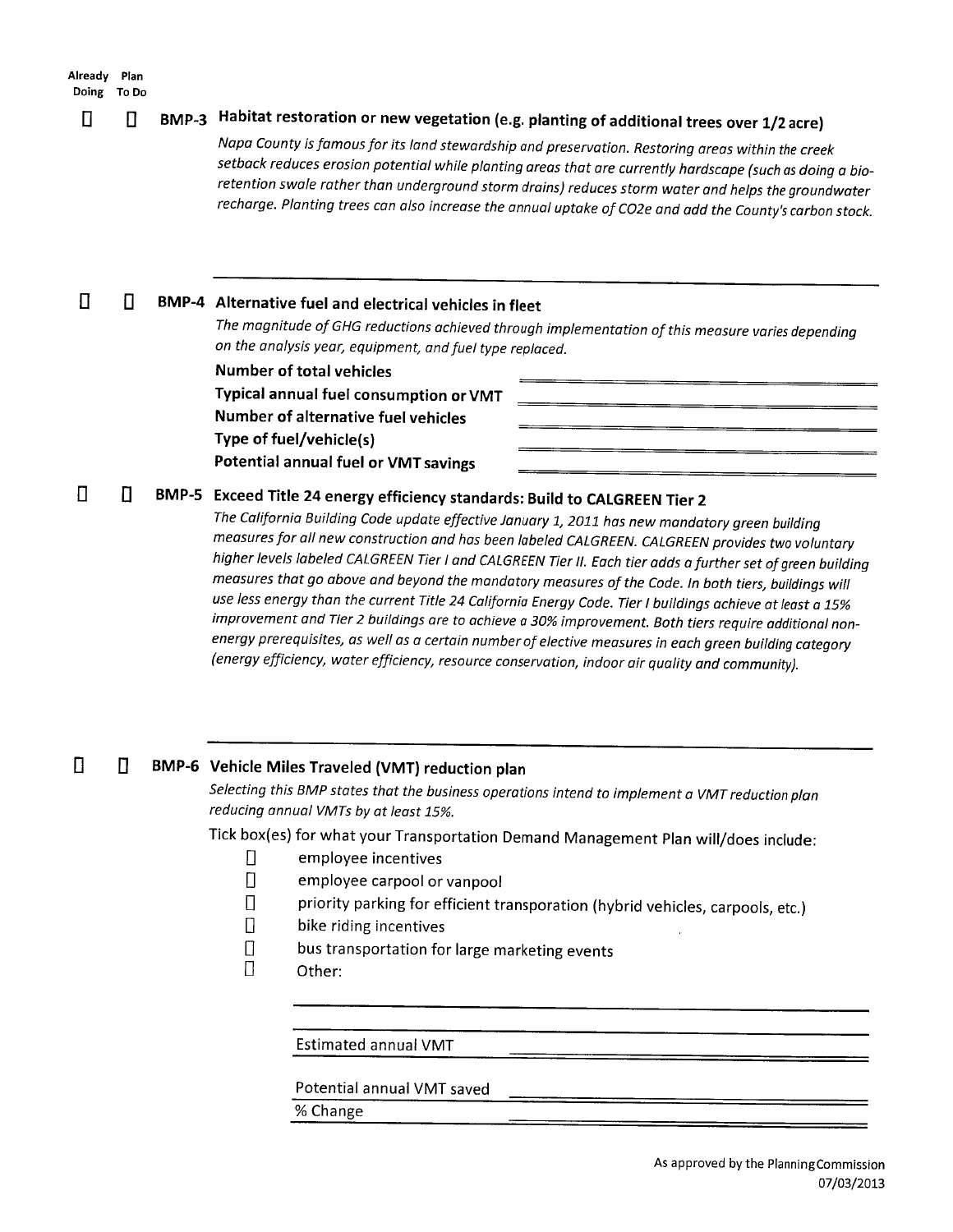| Already Plan<br>Doing<br>▯ | To Do<br>П | BMP-7 Exceed Title 24 energy efficiency standards: Build to CALGREEN Tier 1<br>See description below under BMP-5.                                                                                                                                                                                                                                                                                                                                                                                                                                                                                                                                                                 |
|----------------------------|------------|-----------------------------------------------------------------------------------------------------------------------------------------------------------------------------------------------------------------------------------------------------------------------------------------------------------------------------------------------------------------------------------------------------------------------------------------------------------------------------------------------------------------------------------------------------------------------------------------------------------------------------------------------------------------------------------|
| Н                          | $\Box$     | <b>BMP-8</b> Solar hot water heating<br>Solar water heating systems include storage tanks and solar collectors. There are two types of solar<br>water heating systems: active, which have circulating pumps and controls, and passive, which don't.<br>Both of them would still require additional heating to bring them to the temperature necessary for<br>domestic purposes. They are commonly used to heat swimming pools.                                                                                                                                                                                                                                                    |
| Ξ                          | Π          | <b>BMP-9</b> Energy conserving lighting<br>Lighting is approximately 25% of typical electrical consumption. This BMP recommends installing or<br>replacing existing light bulbs with energy-efficient compact fluorescent (CF) bulbs or Light Emitting<br>Diode (LED) for your most-used lights. Although they cost more initially, they save money in the long run<br>by using only 1/4 the energy of an ordinary incandescent bulb and lasting 8-12 times longer. Typical<br>payback from the initial purchase is about 18 months.                                                                                                                                              |
|                            | П          | <b>BMP-10 Energy Star Roof/Living Roof/Cool Roof</b><br>Most roofs are dark-colored. In the heat of the full sun, the surface of a black roof can reach<br>temperatures of 158 to 194 °F. Cool roofs, on the other hand, offer both immediate and long-term<br>benefits including reduced building heat-gain and savings of up to 15% the annual air-conditioning<br>energy use of a single-story building. A cool roof and a green roof are different in that the green roof<br>provides living material to act as a both heat sink and thermal mass on the roof which provides both<br>winter warming and summer cooling. A green (living) roof also reduces storm waterrunoff. |
| П                          | П          | <b>BMP-11 Bicycle Incentives</b><br>Napa County Zoning Ordinance requires 1 bicycle rack per 20 parking spaces (§18.110.040). Incentives<br>that go beyond this requirement can include on-site lockers for employees, showers, and for visitor's<br>items such as directional signs and information on biking in Napa. Be creative!                                                                                                                                                                                                                                                                                                                                              |
|                            |            | <b>BMP-12 Bicycle route improvements</b>                                                                                                                                                                                                                                                                                                                                                                                                                                                                                                                                                                                                                                          |

### **BMP-12 Bicycle route improvements**

Refer to the Napa County Bicycle Plan (NCPTA, December 2011) and note on the site plan the nearest bike routes. Please note proximity, access, and connection to existing and proposed bike lanes (Class I: Completely separated right-of-way; Class II: Striped bike lane; Class III: Signed Bike Routes). Indicate bike accessibility to project and any proposed improvements as part of the project on the site plan or describe below.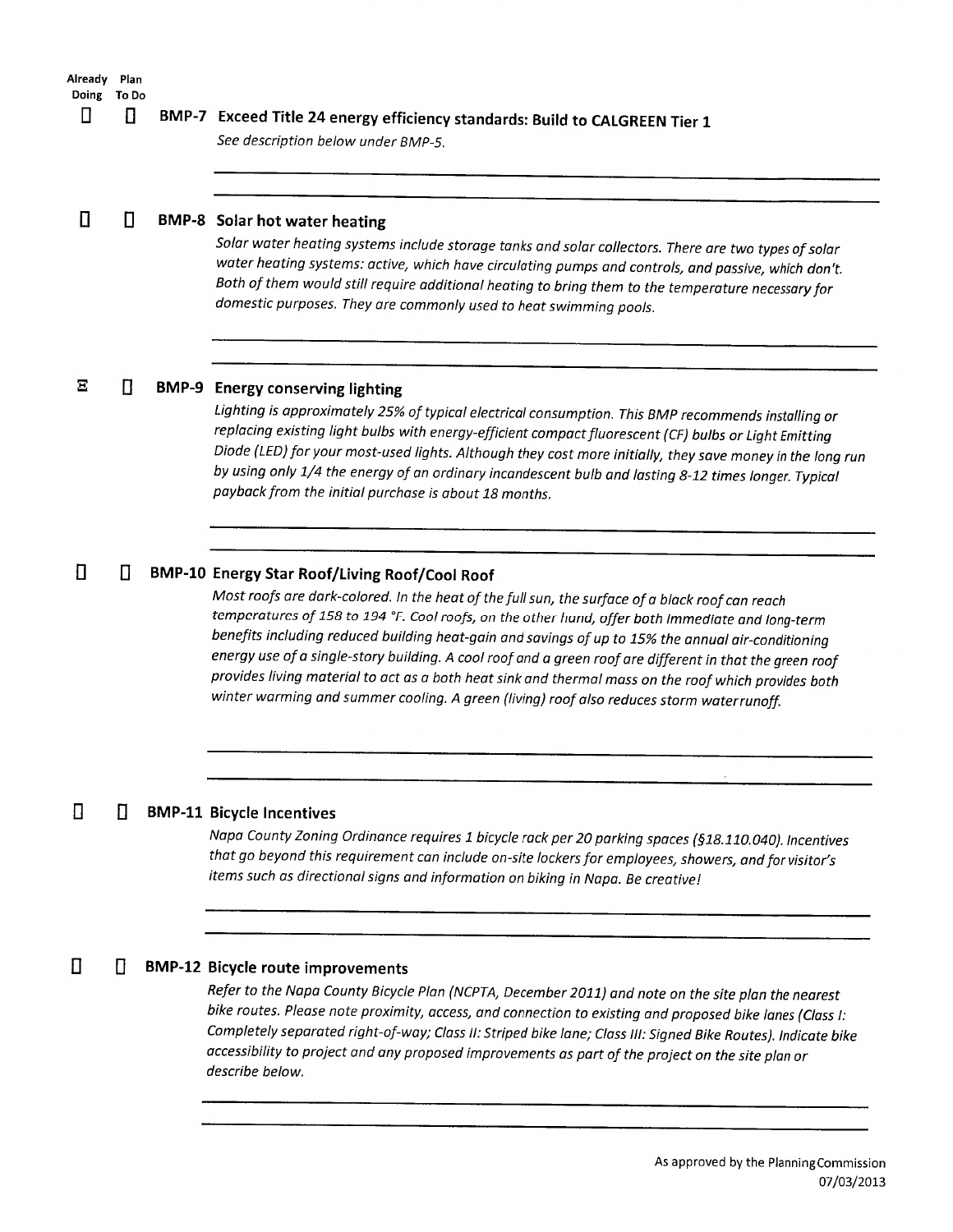### Already Plan Doing To Do

 $\Box$ 

#### П П. **BMP-13 Connection to recycled water**

Recycled water has been further treated and disinfected to provide a non-potable (non-drinking water) water supply. Using recycled water for irrigation in place of potable or groundwater helps conserve water resources.

#### $\Xi$ Л **BMP-14 Install Water Efficient fixtures**

WaterSense, a partnership program by the U.S. Environmental Protection Agency administers the review of products and services that have earned the WaterSense label. Products have been certified to be at least 20 percent more efficient without sacrificing performance. By checking this box you intend to install water efficient fixtures or fixtures that conserve water by 20%.

#### П BMP-15 Low-impact development (LID)

LID is an approach to land development (or re-development) that works with nature to manage storm water as close to its source as possible. LID employs principles such as preserving and recreating natural landscape features, minimizing effective imperviousness to create functional and appealing site drainage that treat storm water as a resource rather than a waste product. There are many practices that have been used to adhere to these principles such as bioretention facilities, rain gardens, vegetated rooftops, rain barrels, and permeable pavements. By implementing LID principles and practices, water can be managed in a way that reduces the impact of built areas and promotes the natural movement of water within an ecosystem or watershed. Please indicate on the site or landscape plan how your project is designed in this way.

#### Ξ D. **BMP-16 Water efficient landscape**

If your project is a residential development proposing in excess of 5,000 sq. ft. or a commercial development proposing in excess of 2,500 sq. ft. The project will be required to comply with the Water Efficient Landscape Ordinance (WELO).

Please check the box if you will be complying with WELO or If your project is smaller than the minimum requirement and you are still proposing drought tolerant, zeroscape, native plantings, zoned irrigation or other water efficient landscape.

#### $\Xi$ П BMP-17 Recycle 75% of all waste

Did you know that the County of Napa will provide recycling collectors for the interior of your business at no additional charge? With single stream recycling it is really easy and convenient to meet this goal. To qualify for this BMP, your business will have to be aggressive, proactive and purchase with this goal in mind.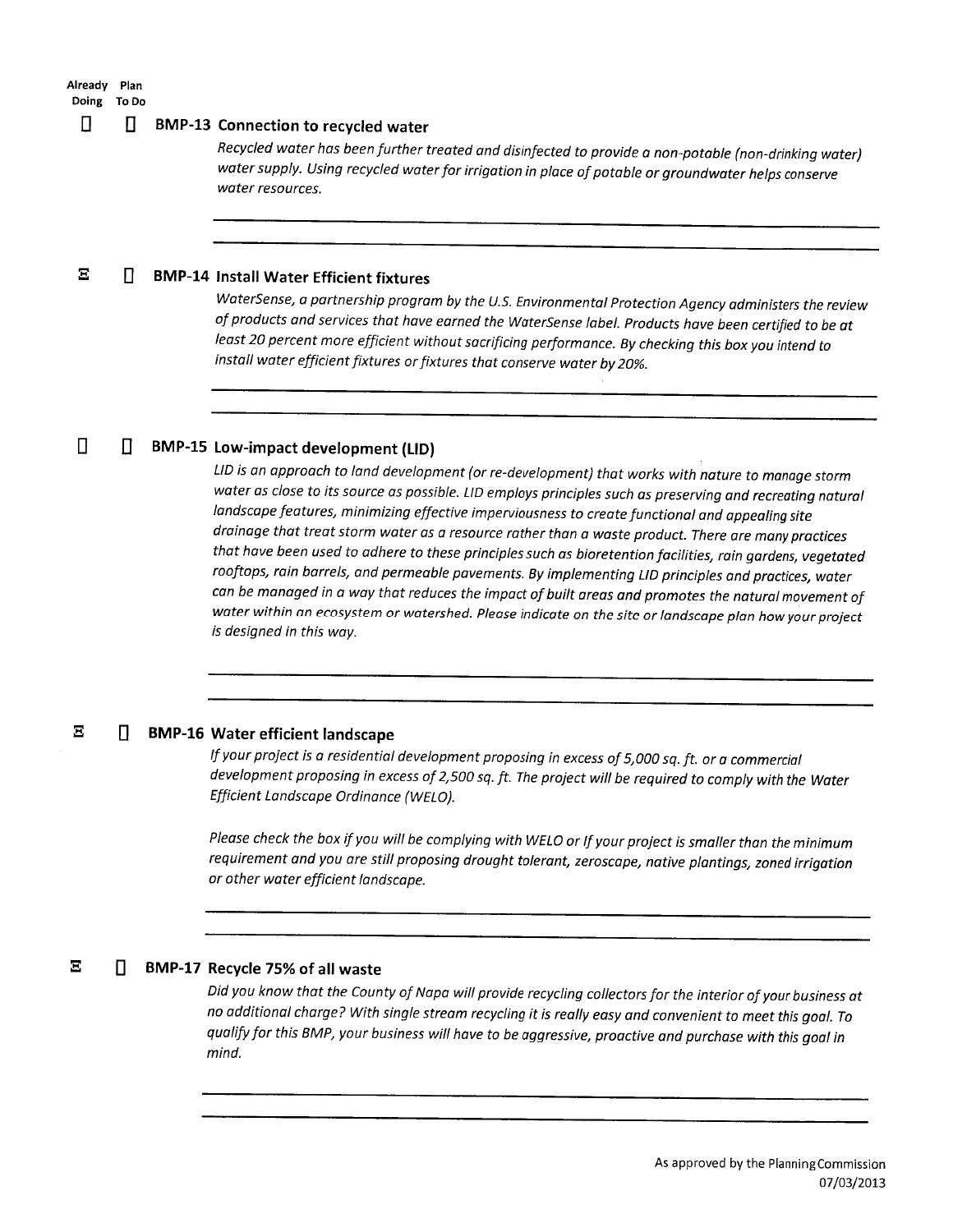### Already Plan Doing To Do

#### Π П. BMP-18 Compost 75% food and garden material

The Napa County food composting program is for any business large or small that generates food scraps and compostable, including restaurants, hotels, wineries, assisted living facilities, grocery stores, schools, manufacturers, cafeterias, coffee shops, etc. All food scraps (including meat & dairy) as well as soiled paper and other compostable - see http://www.naparecycling.com/foodcomposting for more details.

#### Ξ BMP-19 Implement a sustainable purchasing and shipping programs П

Environmentally Preferable Purchasing (EPP) or Sustainable Purchasing refers to the procurement of products and services that have a reduced effect on human health and the environment when compared with competing products or services that serve the same purpose. By selecting this BMP, you agree to have an EPP on file for your employees to abide by.

#### BMP-20 Planting of shade trees within 40 feet of the south side of the building elevation П П.

Well-placed trees can help keep your building cool in summer. If you choose a deciduous tree after the leaves drop in autumn, sunlight will warm your building through south and west-facing windows during the colder months. Well-designed landscaping can reduce cooling costs by 20%. Trees deliver more than energy and cost savings; they are important carbon sinks. Select varieties that require minimal care and water, and can withstand local weather extremes. Fruit or nut trees that produce in your area are great choices, providing you with local food as well as shade. Please use the site or landscape plan to indicate where trees are proposed and which species you are using.

#### $\Box$ П **BMP-21 Electrical Vehicle Charging Station(s)**

As plug-in hybrid electric vehicles (EV) and battery electric vehicle ownership is expanding, there is a growing need for widely distributed accessible charging stations. Please indicate on the site plan where the station will be.

#### $\Box$ П **BMP-22 Public Transit Accessibility**

Refer to http://www.ridethevine.com/vine and indicate on the site plan the closest bus stop/route. Please indicate if the site is accessed by transit or by a local shuttle. Provide an explanation of any incentives for visitors and employees to use public transit. Incentives can include bus passes, informational hand outs, construction of a bus shelter, transportation from bus stop, etc.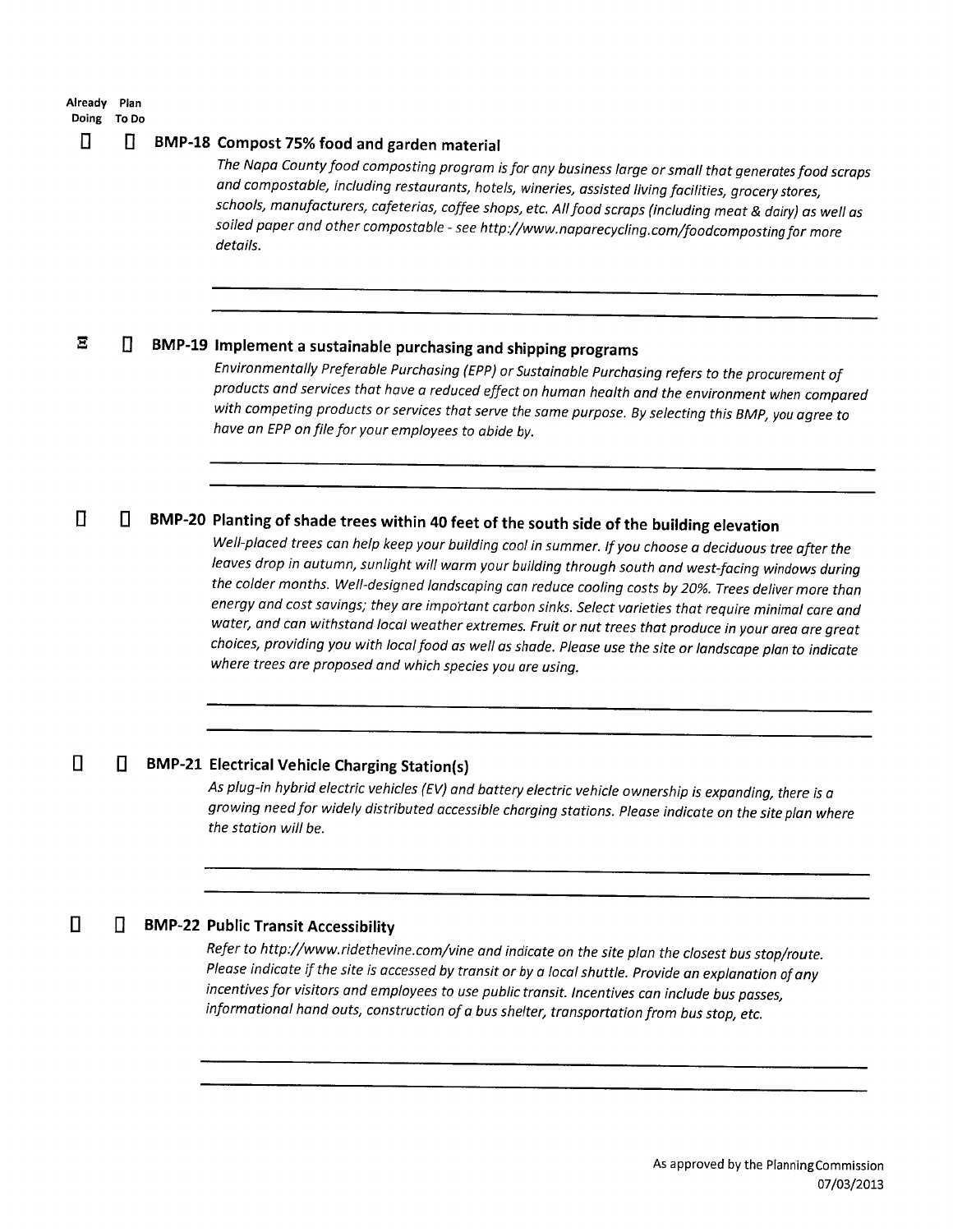| Already Plan<br>Doing To Do |    |               |
|-----------------------------|----|---------------|
| Ξ                           | Π. | <b>BMP-23</b> |

Site Design that is oriented and designed to optimize conditions for natural heating, cooling, and day lighting of interior spaces, and to maximize winter sun exposure; such as a cave.

The amount of energy a cave saves is dependent on the type of soil, the microclimate, and the user's request for temperature control. Inherently a cave or a building burned into the ground saves energy because the ground is a consistent temperature and it reduces the amount of heating and cooling required. On the same concept, a building that is oriented to have southern exposure for winter warmth and shading for summer cooling with an east-west cross breeze will naturally heat, cool, and ventilate the structure without using energy. Please check this box if your design includes a cave or exceptional site design that takes into consideration the natural topography and sitting. Be prepared to explain your approach and estimated energy savings.

#### $\Xi$ BMP-24 Limit the amount of grading and tree removal П.

Limiting the amount of earth disturbance reduces the amount of CO2 released from the soil and mechanical equipment. This BMP is for a project design that either proposes a project within an already disturbed area proposing development that follows the natural contours of the land, and that doesn't require substantial grading or tree removal.

#### $\mathbf{a}$ BMP-25 Will this project be designed and built so that it could qualify for LEED?  $\mathsf{\Pi}$

| $BMP-25(a)$       | О |
|-------------------|---|
| <b>BMP-25 (b)</b> | О |
| <b>BMP-25 (c)</b> | ▯ |

LEED<sup>™</sup> Silver (check box BMP-25 and this one) LEED™ Gold (check box BMP-25, BMP-25 (a), and this box) LEED<sup>™</sup> Platinum (check all 4 boxes)

# **Practices with Un-Measured GHG Reduction Potential**

#### $\Box$ BMP-26 Are you, or do you intend to become a Certified Green Business or certified as a "Napa П. **Green Winery"?**

As part of the Bay Area Green Business Program, the Napa County Green Business Program is a free, voluntary program that allows businesses to demonstrate the care for the environment by going above and beyond business as usual and implementing environmentally friendly business practices. For more information check out the Napa County Green Business and Winery Program at www.countyofnapa.org.

#### $\Box$ 0 BMP-27 Are you, or do you intend to become a Certified "Napa Green Land"?

Napa Green Land, fish friendly farming, is a voluntary, comprehensive, "best practices" program for vineyards. Napa Valley vintners and growers develop farm-specific plans tailored to protect and enhance the ecological quality of the region, or create production facility programs that reduce energy and water use, waste and pollution. By selecting this measure either you are certified or you are in the process of certification.